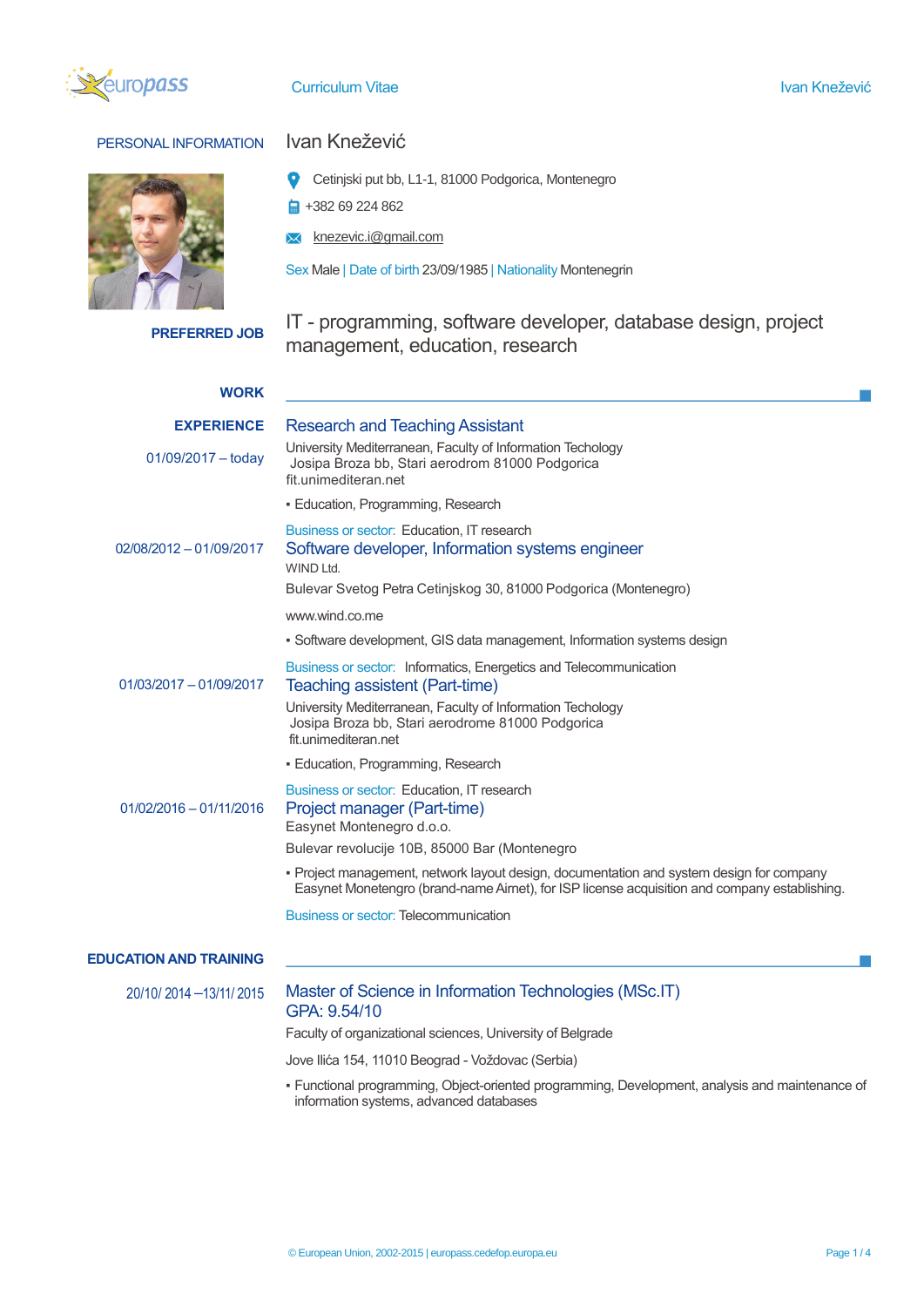

| 01/02/2012 - 15/05/2012            | <b>Award of Achievement</b><br>Oracle Academy                                                                                                                                                                                                                                                                                                                                                                                                                                                                        |                                                                                                     |                        |                        |                        |  |
|------------------------------------|----------------------------------------------------------------------------------------------------------------------------------------------------------------------------------------------------------------------------------------------------------------------------------------------------------------------------------------------------------------------------------------------------------------------------------------------------------------------------------------------------------------------|-----------------------------------------------------------------------------------------------------|------------------------|------------------------|------------------------|--|
| 01/09/2011 - 30/12/2011            | - Database Programming<br><b>Award of Course Completition</b><br>Oracle Academy                                                                                                                                                                                                                                                                                                                                                                                                                                      |                                                                                                     |                        |                        |                        |  |
|                                    | - Database design and Programming With SQL                                                                                                                                                                                                                                                                                                                                                                                                                                                                           |                                                                                                     |                        |                        |                        |  |
| 01/02/2012 - 15/05/2012            | Successfully completed the Oracle University Seminar                                                                                                                                                                                                                                                                                                                                                                                                                                                                 |                                                                                                     |                        |                        |                        |  |
|                                    | Oracle Academy<br>- Developing Web Services Using Java Technology                                                                                                                                                                                                                                                                                                                                                                                                                                                    |                                                                                                     |                        |                        |                        |  |
|                                    |                                                                                                                                                                                                                                                                                                                                                                                                                                                                                                                      |                                                                                                     |                        |                        |                        |  |
| <b>PERSONAL SKILLS</b>             |                                                                                                                                                                                                                                                                                                                                                                                                                                                                                                                      |                                                                                                     |                        |                        |                        |  |
| Mother tongue(s)                   | Serbian, Montenegrin                                                                                                                                                                                                                                                                                                                                                                                                                                                                                                 |                                                                                                     |                        |                        |                        |  |
| Other language(s)                  | <b>UNDERSTANDING</b>                                                                                                                                                                                                                                                                                                                                                                                                                                                                                                 |                                                                                                     |                        | <b>SPEAKING</b>        | <b>WRITING</b>         |  |
|                                    | Listening                                                                                                                                                                                                                                                                                                                                                                                                                                                                                                            | Reading                                                                                             | Spoken interaction     | Spoken production      |                        |  |
| English                            |                                                                                                                                                                                                                                                                                                                                                                                                                                                                                                                      | C2- Proficient user C2- Proficient user C1- Proficient user C1- Proficient user C1- Proficient user |                        |                        |                        |  |
| Italian                            |                                                                                                                                                                                                                                                                                                                                                                                                                                                                                                                      | C2- Proficient user C2- Proficient user C2- Proficient user C2- Proficient user C2- Proficient user |                        |                        |                        |  |
| French                             | B1-Independent<br>user                                                                                                                                                                                                                                                                                                                                                                                                                                                                                               | B2-Independent<br>user                                                                              | B1-Independent<br>user | B1-Independent<br>user | B1-Independent<br>user |  |
|                                    | Levels: A1/A2: Basic user - B1/B2: Independent user - C1/C2 Proficient user<br>Common European Framework of Reference for Languages                                                                                                                                                                                                                                                                                                                                                                                  |                                                                                                     |                        |                        |                        |  |
| <b>Communication skills</b>        | Team spirit gained through a work with other students on different projects during university<br>$\bullet$<br>education; Good ability to adapt to multicultural environments, gained though my university<br>experience abroad and frequent work with foreigners in Montenegro;<br>Orientation to success gained while playing in a volleyball team;<br>$\bullet$<br>Communication skills gained through my internship experience in student service for foreign<br>$\bullet$<br>students on university of Florence; |                                                                                                     |                        |                        |                        |  |
| Organisational / managerial skills | Developed sense for leading and organization while working as project manager for Easynet<br>$\bullet$<br>Montenegro                                                                                                                                                                                                                                                                                                                                                                                                 |                                                                                                     |                        |                        |                        |  |
| <b>Job-related skills</b>          | . Good at collecting user requirements (currently working part-time for company that develops<br>websites and web applications);<br>· Digital marketing proficiency;                                                                                                                                                                                                                                                                                                                                                 |                                                                                                     |                        |                        |                        |  |
| <b>Digital competence</b>          | SELF-ASSESSMENT                                                                                                                                                                                                                                                                                                                                                                                                                                                                                                      |                                                                                                     |                        |                        |                        |  |
|                                    | Information<br>processing                                                                                                                                                                                                                                                                                                                                                                                                                                                                                            | Communication                                                                                       | Content<br>creation    | <b>Safety</b>          | Problem<br>solving     |  |
| <b>Proficient user</b>             |                                                                                                                                                                                                                                                                                                                                                                                                                                                                                                                      | <b>Proficient user</b>                                                                              | <b>Proficient user</b> | <b>Proficient user</b> | <b>Proficient user</b> |  |
|                                    | Levels: Basic user - Independent user - Proficient user<br>Digital competences - Self-assessment grid                                                                                                                                                                                                                                                                                                                                                                                                                |                                                                                                     |                        |                        |                        |  |

▪ Database design and development;

- Spatial databases proficiency (Subject of my Thesis is referring to spatial queries and databases);
- Programming in Java, C#, PHP, JavaScript and JQuery;
- Excellent proficiency in use of AutoCAD and other Autodesk software for Computer Aided Design;
- Good command of photo editing software (Adobe Fireworks)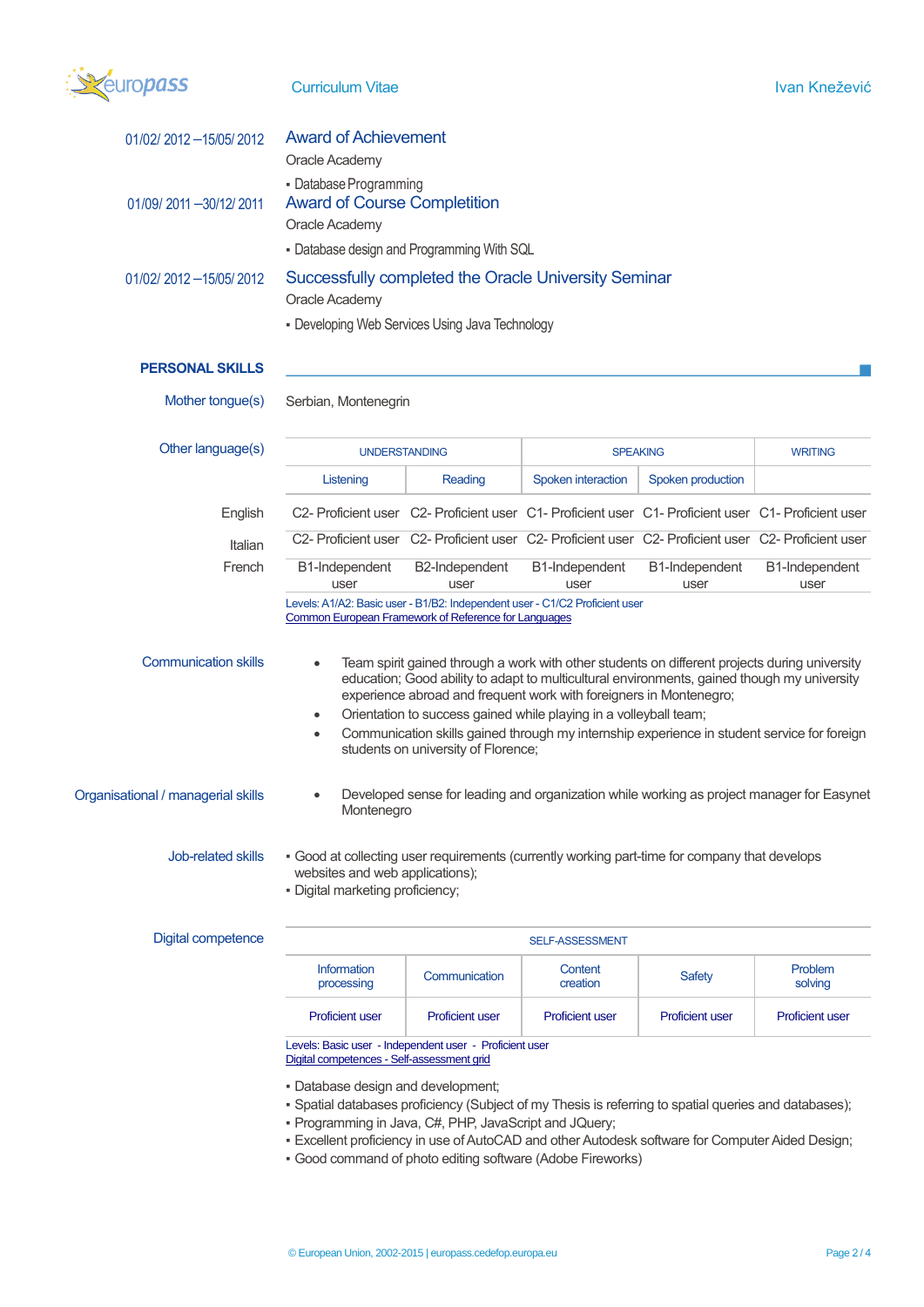

| Other skills | . Have played for professional volleyball team;  |
|--------------|--------------------------------------------------|
|              | - Have won 2 literature rewards for short story; |

| <b>Driving licence</b> | B |
|------------------------|---|
|                        |   |

| <b>ADDITIONAL INFORMATION</b> |                                                                                                                                                                                                                                                                                                                                   |                                                                                                                                                                                                                           |  |  |  |
|-------------------------------|-----------------------------------------------------------------------------------------------------------------------------------------------------------------------------------------------------------------------------------------------------------------------------------------------------------------------------------|---------------------------------------------------------------------------------------------------------------------------------------------------------------------------------------------------------------------------|--|--|--|
| <b>Publications</b>           | Co-author of the textbook "Computer Application in construction and architecture" for 1st and 2nd<br>grade highschool, PhD. Ranko Vojinovic, Milena Drakulović, Mr Ivan Knezevic. Institute for textbooks<br>and teaching aids Montenegro Podgorica 2017.<br>ISBN (book 1): 978-86-303-2046-0<br>ISBN (book 1): 978-86-303-2047-7 |                                                                                                                                                                                                                           |  |  |  |
|                               |                                                                                                                                                                                                                                                                                                                                   | Article: "Open source: yes or no?", Bit ICT magazine, Podgorica, Jun, 2010                                                                                                                                                |  |  |  |
| Projects                      | Position:                                                                                                                                                                                                                                                                                                                         | Project name: Scount - mobile application<br>Senior software developer, web-application development and database design                                                                                                   |  |  |  |
|                               | Position:                                                                                                                                                                                                                                                                                                                         | Project name: Geostep - mobile application<br>Senior software developer, web-application development and database design                                                                                                  |  |  |  |
|                               | Position:                                                                                                                                                                                                                                                                                                                         | Project name: Mobile Waiter-mobile application<br>Senior software developer, web-application development and database design                                                                                              |  |  |  |
|                               | Position:                                                                                                                                                                                                                                                                                                                         | Project name: Akvila DMS and billing system-web application<br>Senior software developer, web-application development and database design                                                                                 |  |  |  |
|                               |                                                                                                                                                                                                                                                                                                                                   | Project name: Design Activities for DC/AC Kotor Converter Station, HVDC 1000 MW +- 500 kVcc "ITALIA<br>- MONTENEGRO", Consortium Toshiba, Nites, Elnos, Wind and Studio Synthesis for TERNA,<br>Italy                     |  |  |  |
|                               | Position:                                                                                                                                                                                                                                                                                                                         | Software developer, Database designer, Data management coordinator, IT consultant                                                                                                                                         |  |  |  |
|                               |                                                                                                                                                                                                                                                                                                                                   | Project name: Study of spatial valorisation for renewable solar power generation, Ministry of Economy,<br>Podgorica                                                                                                       |  |  |  |
|                               | Position:                                                                                                                                                                                                                                                                                                                         | Software developer, GIS developer                                                                                                                                                                                         |  |  |  |
|                               |                                                                                                                                                                                                                                                                                                                                   | Project name: Software for field support for "AEM2 Roll-out Project-Electricity Smart Metering Solution"<br>Elektroprivreda Crne Gore, Podgorica.                                                                         |  |  |  |
|                               | Position:                                                                                                                                                                                                                                                                                                                         | Software developer                                                                                                                                                                                                        |  |  |  |
|                               |                                                                                                                                                                                                                                                                                                                                   | Project name: Development of Spatial database based on the data model MonPlanGML - MNE-LAMP-<br>7647-CQ-CS-12-B.1.5.1, Ministry of Sustainable Development and Tourism, Podgorica                                         |  |  |  |
|                               | Position:                                                                                                                                                                                                                                                                                                                         | Spatial Database designer, GIS developer                                                                                                                                                                                  |  |  |  |
|                               | Position:                                                                                                                                                                                                                                                                                                                         | Project name: Information system design and development, Portline, Kotor<br>Software developer, Database designer                                                                                                         |  |  |  |
|                               | Position:                                                                                                                                                                                                                                                                                                                         | Project name: https://nikkias.shop/; http://www.barskiljetopis.me/; http://hemosan.info; http://wind.co.me;<br>http://meditas.lambda-it.me; http://lambda-it.me/; http://firstnautical.me/;<br>Web design and development |  |  |  |